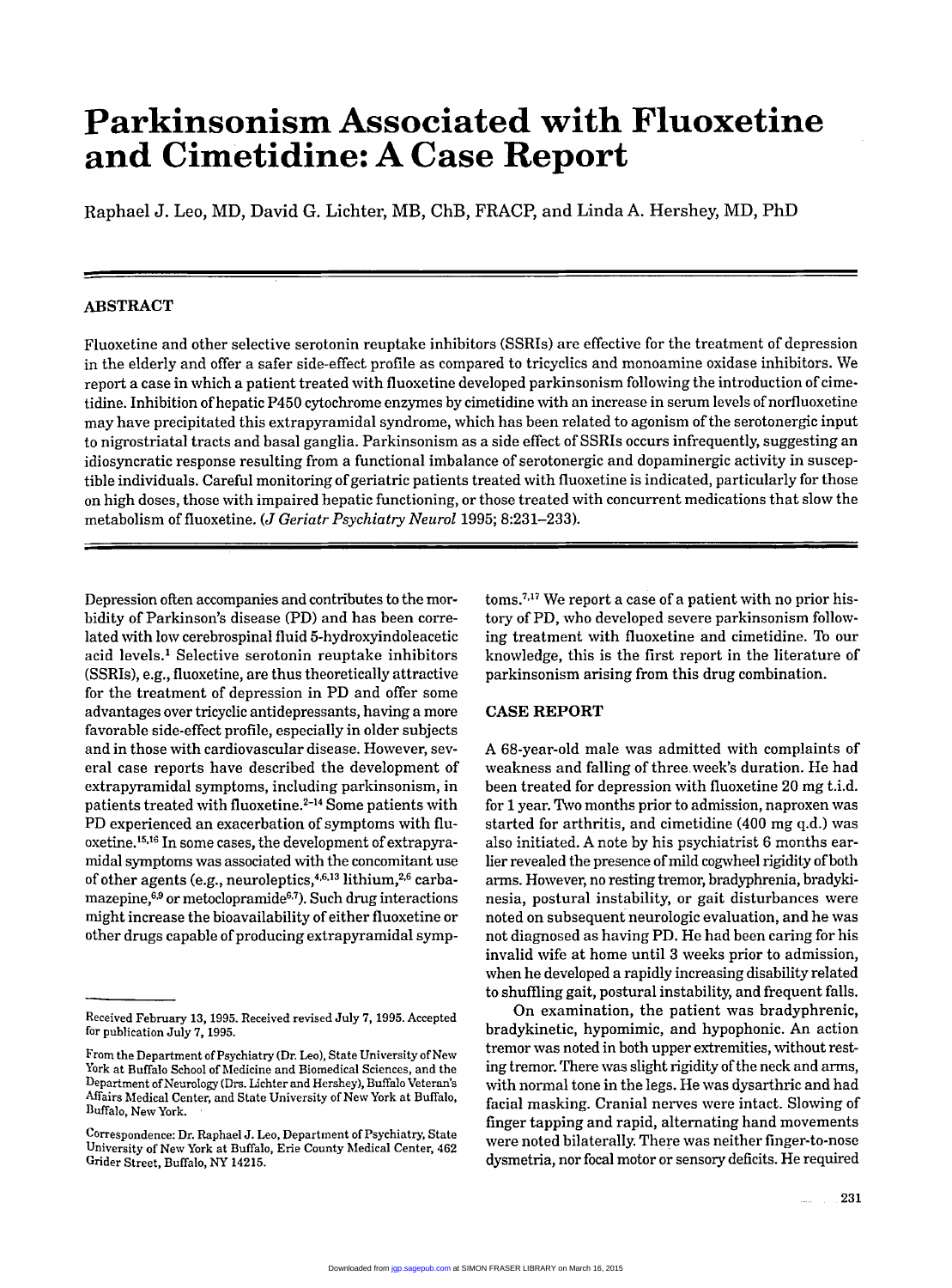assistance to sit up and to stand. His posture was markedly stooped. Gait was notable for prominent start hesitation and freezing, reduced steppage, marked spon-<br>taneous instability with a tendency to fall backwards. taneous instability with a tendency to fall backwards, and "en bloc" turning. CT scanning of the head revealed cortical atrophy, Both fluoxetine and cimetidine were withdrawn, while naproxen was continued. Within **4**  days, there was a marked improvement in the patient's parkinsonism. His speech volume increased, and he was able to arise from a chair without assistance. His gait showed festination but no freezing. After an additional 3 days, the hypophonia had virtually resolved, but there was mild impairment of hand dexterity. His posture was greatly improved, although righting reflexes were still impaired when he closed his eyes in the Romberg position. Gait was without festination, but it was slow and there was mild instability on turning. Physical therapy and Sinemet 25/100, 1 tablet t.i.d. were initiated with continued clinical improvement.

#### **DISCUSSION**

In rats, high-dose fluoxetine has been shown to inhibit the synthesis of catecholamines in dopamine-rich areas of the forebrain, hippocampus, and caudate-putamen.<sup>18</sup> A relationship between serotonin-containing raphe nuclei and dopamine-rich areas has been supported by anatomic and histochemical techniques.<sup>19</sup> Neurophysiologic and electric stimulation studies demonstrated the inhibitory effects of raphe fibers on striatal neurons, which can be reversed by serotonin antagonists.<sup>20</sup> These data support the hypothesis that potent inhibitors of neuronal serotonin reuptake, such as fluoxetine, may inhibit nigrostriatal dopaminergic neurons and, thereby, aggravate parkinsonism. Our patient may have had subtle underlying PD that was aggravated by the addition of cimetidine. Fluoxetine alone is unlikely to explain the worsening of his PD, since he had taken fluoxetine uneventfully for 10 months prior to the addition of cimetidine.

Previous reports suggesting an association between fluoxetine and extrapyramidal symptoms have, at times, been confounded by the concomitant use of agents (e.g., neuroleptics, metoclopramide) that can contribute to the development of parkinsonism. Both fluoxetine and cimetidine inhibit the hepatic P450 cytochrome enzymes,<sup>21</sup> including 2D6 and 3A enzymes. It is expected that the combination resulted in a pharmacokinetic interaction producing increases in serum levels of both cimetidine and norfluoxetine, the demethylated active metabolite of fluoxetine. Unfortunately, serum norfluoxetine levels were not secured in the case described. There have been no reports in the literature that suggest that cimetidine is capable of precipitating or aggravating Parkinson's disease.

While there have been unpublished observations of worsening parkinsonism in patients receiving other

SSRIs,<sup>4,22</sup> comparable effects have not been reported in PD subjects treated with sertraline or fluvoxamine. Clinical experience with these agents is more limited. One might postulate that the shorter half-lives of these drugs would result in less enduring serotonergic agonism and, thereby, reduce the likelihood of clinically significant depression of central dopaminergic systems. Furthermore, sertraline and fluvoxamine, in usually effective minimum doses, may be less potent inhibitors of the 2D6 enzymes.<sup>23,24</sup> Thus, drug interactions like the one posited here may be less likely to occur with these agents.

The relative infrequency with which parkinsonism has been reported in association with fluoxetine use suggests individual, perhaps idiosyncratic, responses.<sup>11</sup> In certain individuals, extrapyramidal symptoms may arise in response to fluoxetine treatment because of a resultant imbalance between serotonin and dopamine activity. Patients vulnerable to this imbalance include those whose capacity for metabolism is decreased (e.g., the elderly or those with reduced hepatic functioning). Additionally, those on high doses of fluoxetine, or those treated with concurrent medications that slow the metabolism of fluoxetine, may be vulnerable to extrapyramidal symptoms. Although further experience will be necessary to confirm the cause-and-effect relationship here, our case suggests a need for caution when coadministering fluoxetine, and possibly other SSRIs, with drugs acting on the hepatic P450 system.

#### *References*

- 1. hlayeux R, Stern Y, Williams JBW, et al. Clinical and biochemical features of depression in Parkinson's disease. *Am J*  Psychiatry 1986; 143:756-759.
- 2. Austin LS, Arana GW, Melvin JA. Toxicity resulting from lithium augmentation of antidepressant treatment in elderly patients. *J Clin Psychiatry* 1990; 51:344-345.
- **3.** Baldwin D, Fineberg N, hlontgomery S. Fluoxetine, fluvoxamine and extrapyramidal tract disorders. Int Clin Psy*chopharmacol* 1991; 6:51-58.
- **4.** Bouchard RH, Pourcher E, Vincent P. Fluoxetine and extrapyramidal side effects. *Am J Psychiatry* 1989; 146: 1352-1353.
- 5. Brod **TAI.** Fluoxetine and exptrapyramidal side effects.Am *J Psychiatry* 1989; 146:1353.
- 6. Coulter Dhl, Pillans PI. Fluoxetine and extrapyramidal side effects. *Am JPsychiatry* 1995; 152:122-125.
- 7. Fallon BA, Liebowitz **AlR.** Fluoxetine and extrapyramidal symptoms in CNS lupus. *J Clin Psychopharmacol* 1991; 11:147-148.
- 8. Fleischhacker WW. Propanolol for fluoxetine-induced akathisia. *Biol Psychiatry* 1991; 30531-532.
- 9. Gernaat HBPE, Van De Woude J, **Touw** DJ. Fluoxetine and parkinsonism in patients taking carbamazepine. *Am J Psychiatry* 1991; 148:1604-1605.
- 10. Lipinski JF, hlallya G, Zimmerman P, Pope HG. Fluoxetineinduced akathisia: clinical and theoretical implications. *J Clin Psychiatry* 1989; 50:339-342.
- 11. Meltzer HY, Young M, Metz J, et al. Extrapyramidal side effects and increased serum prolactin following fluoxetine, a new antidepressant. *J Neural Dansm* 1979; 45:165-175.